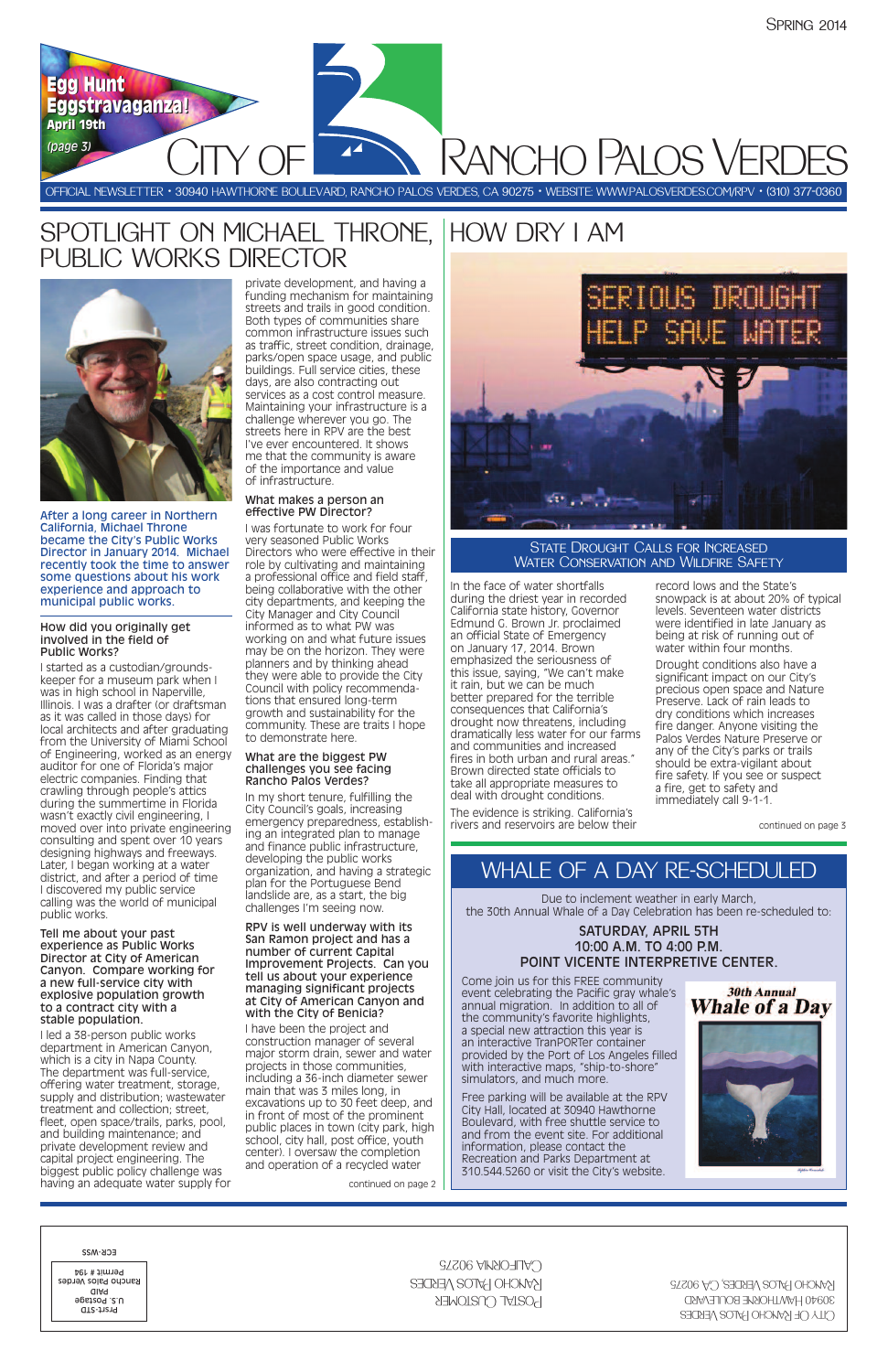# HOUSEHOLD HAZARDOUS WASTE (HHW) & ELECTRONICS WASTE (E-WASTE) ROUNDUP

The PV Peninsula's next Annual Household Hazardous Waste/Electronics Waste Roundup is on Saturday, May 10, 2014, from 9:00 am to 3:00 pm at Point Vicente Park/Civic Center (City Hall), 30940 Hawthorne Blvd. Clean out your garage and/or gardener's shed, and help the environment.

Acceptable items include: computer monitors, CPUs, printers, telephones, TVs, microwave ovens, cell phones, fax

machines, paint (water and oil based), solvents, used motor oil and filters, anti-freeze and other automotive fluids, pool and garden chemicals, fluorescent lights, asbestos, expired medicine, sharps/needles (in secure container), and batteries (household and car). Visit the County's website at www.lacsd.org, call 1-888-CleanLA, or go to the City's website for more information.

Additionally, there is a convenient and free weekly alternative. The Gaffey SAFE Center located at 1400 N. Gaffey Street (opposite the DMV) in San Pedro is a permanent HHW & E-Waste collection center that is open every Saturday and Sunday from 9:00 am to 3:00 pm to LA County residents.

system including a million-gallon storage tank, distribution piping, and a pump station, which freed-up over 300,000 gallons per day of water for drinking water purposes. These projects required extensive public outreach, communication and cooperation, and regulatory involvement. They improved the drinking water supply and eliminated sewer overflows into San Francisco Bay.

### What would you like the residents of RPV to know about you?

It's a wonderful opportunity to serve this community and I take the public trust very seriously. My public works goal is to make the community better than when I arrived.

# SPRING 2014 SAN RAMON CANYON TUNNEL REACHES | FINANCE FACTS DAYLIGHT



#### As the owner of the Throne Family Ranch in Julian, California you must have a lot of experience managing land and open space. It looks and sounds like a wonderful place. Can you tell us more about it?

My lovely bride Martha and I are beginner farmers in the backcountry of San Diego County. We are planting our first block of 70 apple trees this year on our 6½ acre ranch. So I'm fortunate to have two places (here and there) to actively manage and participate (I'm a great farmhand) in the stewardship of agricultural and open spaces. My grandparents were farmers in Ohio and I've always had a good relationship with dirt.

One of RPV's proudest accomplishments has been the acquisition of over a thousand acres of open space. What do you see as PW's role in maintaining and improving this beloved community asset?

I see Public Work's involvement in open space as a natural component of the public works mission. While the land might be bigger than street right-of-way, there's still traffic through it (slower and by foot, hoof, or pedal), signage to be placed, drainage to be maintained, and safety ensured. Often the challenge is to do those things while employing maintenance and construction methods that are sized appropriately and sensitive to the natural environment.



Want to know where to drop off your recyclable materials? Earth911 has launched a user-friendly "iRecycle" app to simplify finding local recycling options anywhere in the U.S. The app tells you not only what you can recycle (automotive, batteries, electronics, paint, etc…) and where, but even the hours of operation of the facilities



### Favorite Movie/Favorite Book/Favorite TV show? Favorite Pro Athlete and/or pro-team? Hobbies?

My favorite author is Robert A. Heinlein (science fiction). My hobby emphasis is building and operating 15-inch gage steam railroads.

### Anything else you want to share about yourself?

I went to my first Dodger game last fall with seats along the first base line. They lost to the Giants 19-3. I'm going again: I had a great time.

The San Ramon Canyon Project reached a significant milestone in January when the 2000 foot long rib and lag tunnel was completed. The tunneling operation, which is about 80 inches in diameter, began in early September 2013 just below Palos Verdes Drive South and slowly bored its way uphill to its intended daylight location. The work was accomplished thanks to a custom-built 37-foot long tunneling machine and the hard work and expertise of a collection of experienced and dedicated miners. As the tunneling machine chewed its way through the earth, the miners constructed a "barrel" right behind it using curved steel beams and wood lagging to keep the excavated space open and intact. This marked the end of the least predictable part of the project and seeing the tunneling machine reach the end of its journey and be lifted out of the tunnel without incident was a welcome sight.

- The City has a \$33.4 million annual budget that is balanced. We're living within our means!
- The single largest revenue source is property tax (32% of total revenue), even though the City only receives about 6% of your 1% general levy. About half of your property tax goes to education, and about onequarter goes to the County.



Crews are now installing the 54-inch diameter storm drain pipe inside the tunnel. These final pipe sections are being carried up the tunnel from the lower end, set in place and welded together. Once they are all

connected, the contractor will seal them in place. Work has already been completed on the portion of pipe located downhill from Palos Verdes Drive South.

The outlet structure at the toe of the bluff is also complete. The contractor has done a truly artistic job of sculpting and staining the concrete used to form the protective walls against the bluff. The apron has also been built with colored concrete and native beach rocks to allow it to blend in. Adventurous hikers can see the finished product by hiking down the steep bluff trails onto the beach.

Work in the next months will include completion of the inlet structure, building maintenance access routes from the project to Palos Verdes Drive East and South, and restoring the native vegetation. The storm drain should be operational according to the original schedule, with some of the additional work, such as landscaping and final touchups, being completed by summer. The project remains within budget and the City has received three reimbursement checks so far from the State totaling nearly \$4.5 million.

# GREEN CORNER

### Looking for your nearest recycling locations? There's an app for that!

and directions on how to get there. The "iRecycle" app works for Android phones, Apple products, and on standard computer browsers. For more information, go to http://earth911.com/ irecycle/ and download "iRecycle" for free!

# MICHAEL THRONE (Continued from page 1)

### Being mindful of trash and debris keeps our storm drains and waterways clear and our ocean pristine

Rain storms and wind can knock trash bins about, causing spills of debris into storm drains, where the items are swiftly swept into our waterways and ocean. Sometimes we might forget just how important it is to make sure trash and debris make it into our bins, not our gutters. Rain or shine, we need to remain vigilant about



not letting our storm drains be bogged down by the constant threat of pollutants such as motor oil, pesticides, herbicides, fertilizers, solvents and household chemicals.

Not only do blocked storm drains create potential flooding and property damage issues, any trash or polluted runoff moves unfiltered and untreated directly through our storm drains and into local streams and bodies of water such as Machado Lake and the Pacific Ocean. Doing our part to stay green means not just recycling as much as we can, it also means ensuring man-made pollution does not flow into our storm drains.

# **WHAT CAN YOU DO TO HELP RPV STAY "IN-THE-GREEN?"**

Recently, the Institute for Social Research at California State University Sacramento surveyed Californians about their attitudes, knowledge and participation in local government. The report reveals that many who participate at the local level of government don't have a good understanding of local finance. We thought our constituents might appreciate a little City Finance 101! Here are some quick facts about the City of RPV:

- The next largest revenue source is transient occupancy tax (also known as hotel tax), which makes up 11% of total revenue.
- The City receives only about 11% of every \$1 of sales tax collected within the City's borders.
- Total reserves are estimated to be \$21 million at June 30, 2014, including a rainy-day reserve of \$10.4 million and a capital projects reserve of \$6.8 million. Generally speaking, capital projects are those which rehabilitate or improve the

continued on page 3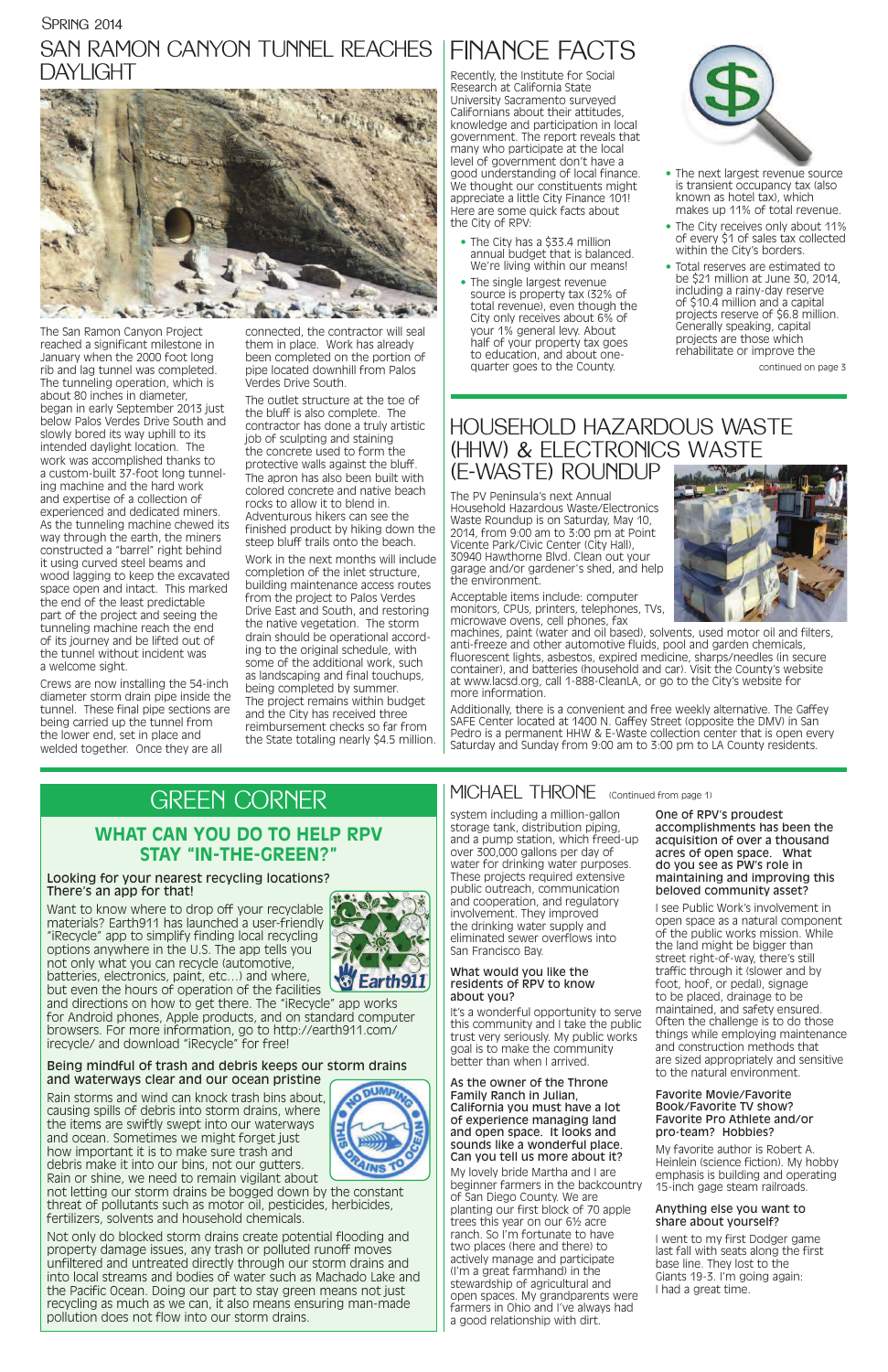# FINANCE FACTS

(Continued from page 1)

# HOW DRY I AM (Continued from page 1)

# SPRING BRUSH CLEARANCE EVENT DON'T MISS IT! IT'S FREE!

EDCO's free Spring Excess Green Waste/brush Collection event allows property owners to remove excess vegetation, overgrown bushes and shrubbery, and trim trees on their property without having to rent bins, or incur additional costs for hauling the green waste material away.

Find your regular collection day below and then see your brush clearance day. Then schedule to complete your brush clearing before your designated day.

| Regular Trash Day | <b>Brush Clearing Day</b> |         |  |
|-------------------|---------------------------|---------|--|
| Monday            | Saturday, April 5, 2014   |         |  |
| Tuesday           | Saturday, April 12, 2014  |         |  |
| Wednesday         | Saturday, April 26, 2014  |         |  |
| Thursday          | Saturday, May             | 3, 2014 |  |
| Friday            | Saturday, May 10, 2014    |         |  |
|                   |                           |         |  |



You will receive more information from EDCO in late March. If you have any questions, call EDCO at 310.540.2977 or check www.rpvrecycles.com. This event does not apply to UWS customers.

City's infrastructure, such as streets, storm drains, public buildings and parks.

- Infrastructure improvement, rehabilitation and maintenance accounts for about 55% of the City's spending.
- Our public safety contract with the Los Angeles County Sheriff is the next largest expense, and accounts for about 14% of the City's spending.
- The other primary services provided by the City include land management (e.g. zoning,

building permits), and a modest, but thriving recreation program.

- Use your washing machine and dishwasher for full loads only;
- Don't let the water run when washing dishes by hand;
- Consider installing a water & energy-efficient dishwasher and save 3-8 gallons a load;
- Wash your fruits and vegetables in a pan $\cdot$

• The Fire District, Library District, and School District are all separate government agencies; and have their own revenue sources to provide service to Peninsula residents.

If you ever want to know more, visit the City's website and select "Finance & Information Technology" from the "Government" drop-down menu. We also welcome your questions via phone at 310.377.0360 or email at finance@rpv.com.

### What Has the City Done and What Can You Do To Conserve Water?

- Collect the water you use rinsing fruits and vegetables and use it to water house plants;
- Install low-flow shower heads and save 2.5 gallons per shower;
- Take a five minute shower instead of ten and save up to 25 gallons per shower;
- Water early in the morning or later in the evening and save 25 gallons;
- Install a drip irrigation system;
- Put a laver of mulch around trees and plants to reduce evaporation;
- Plant drought-resistant trees and plants; and,
- Use a broom not a hose to clean your patios and driveways

Water, water is not everywhere, and there is a lot to think about—and a lot you can do to help.

Hop on over and join the Big Bunny for a morning full of fun and eggcitement!

Even before Brown's proclamation, the City adjusted its irrigation systems, upgraded plumbing facilities at several park sites and used drought tolerant landscaping in conjunction with beautification projects. In addition, the City has actively supported and promoted the programs offered by the South Bay Environmental Services Center to help our residents reduce their water consumption, while also saving money. California Water Service, the private company that provides water to the City, has stated that it is prepared to meet customer demand despite continuing dry conditions. Cal Water has spent nearly \$32 million since 2007 to help customers save water, leading to a 15% drop in usage.

While mandatory conservation measures are not currently applied to the Palos Verdes Peninsula, all Californians have been asked to do their share to conserve water.

The State's "Save Our Water" Campaign has set a goal to reduce water usage by 20%. Here are some helpful tips on how you can save water both indoors and outdoors.

Thanks for being water-wise! Go to saveourh20.org to learn more about water conservation.



# EGG HUNT EGGSTRAVAGANZA!

**Saturday, April 19, 2014 ~ 10:00 a.m.-11:00 a.m.**

# **Ladera Linda Community Center 32201 Forrestal Drive**

Enjoy Prizes & Refreshments! Ages: 1–8 years. Fee: \$15 per person. Bring your own basket and camera.

Download a registration form from the City's website or call 310.544.5260 for more information.

Register today! Pre-registration Deadline: April 11.

# NEW STATE BUILDING CODES EFFECTIVE JANUARY 1, 2014

Every three years, the California Building Codes are revised and updated. The 2013 California Building Codes contain the latest building standards and specify the requirements for building construction, occupancy, and maintenance. The City of Rancho Palos Verdes, along with all

other municipalities in California, is required to enforce the latest codes upon their effective date. These latest building codes were applied to all construction projects for which plans

were submitted to the Building & Safety Division beginning January 1, 2014. Projects for which plans were submitted prior to January 1, 2014 may utilize the previous (2010) version of the California Building Codes. For questions, or if you

need additional information, please visit the City's website or contact the Building & Safety Division at 310.265.7800.

# TURN OFF THE TUBE AND TAKE A HIKE!

### Sunday, April 27th – 3:00 p.m.

Walk the "western bluff" of the Ocean Trails Reserve to observe endangered gnatcatchers, while enjoying the beautiful vistas of the coastline. Easy walk. Park to the left of the Club House in the public lot at the end of Trump National Drive.



## Forrestal Nature Reserve

## Western Bluff Hike at Ocean Trails Reserve (next to Trump National Golf Club)

Armchair nature series are exciting but only two dimensional. Join us to visit some of the beautiful 3D locations right in your neighborhood! Members of the Los Serenos de Point Vicente docent organization lead free monthly hikes at a number of scenic Peninsula locales. These nature hikes take approximately two hours, no reservations are required, and

parking is free. Participants should wear comfortable walking shoes, sunscreen and a hat, and bring a small bottle of water. Rain the night before or day of the hike cancels the event. For more information about these fun and interesting docent-led nature walks, please call 310.377.5370 or visit the City's website.

#### Saturday, March 22nd – 10:00 a.m. Saturday, May 17th – 10:00 a.m.

Walk through coastal sage scrub habitat and learn about the local geology. Moderate hike. Park at gate on Forrestal Drive.

# CITY FACEBOOK PAGE "REBRANDED"

In 2013, the City established a Facebook page to celebrate and promote the



City's 40th Anniversary. This page has been recently "rebranded" to be the City's official Facebook page (http://www.facebook.com/CityofRanchoPalosVerdes). The new page will focus on providing general information about City events and activities, and sharing information from other agencies and news outlets about topics of interest to City residents. Please "like" the "City of Rancho Palos Verdes, CA" Facebook page today!